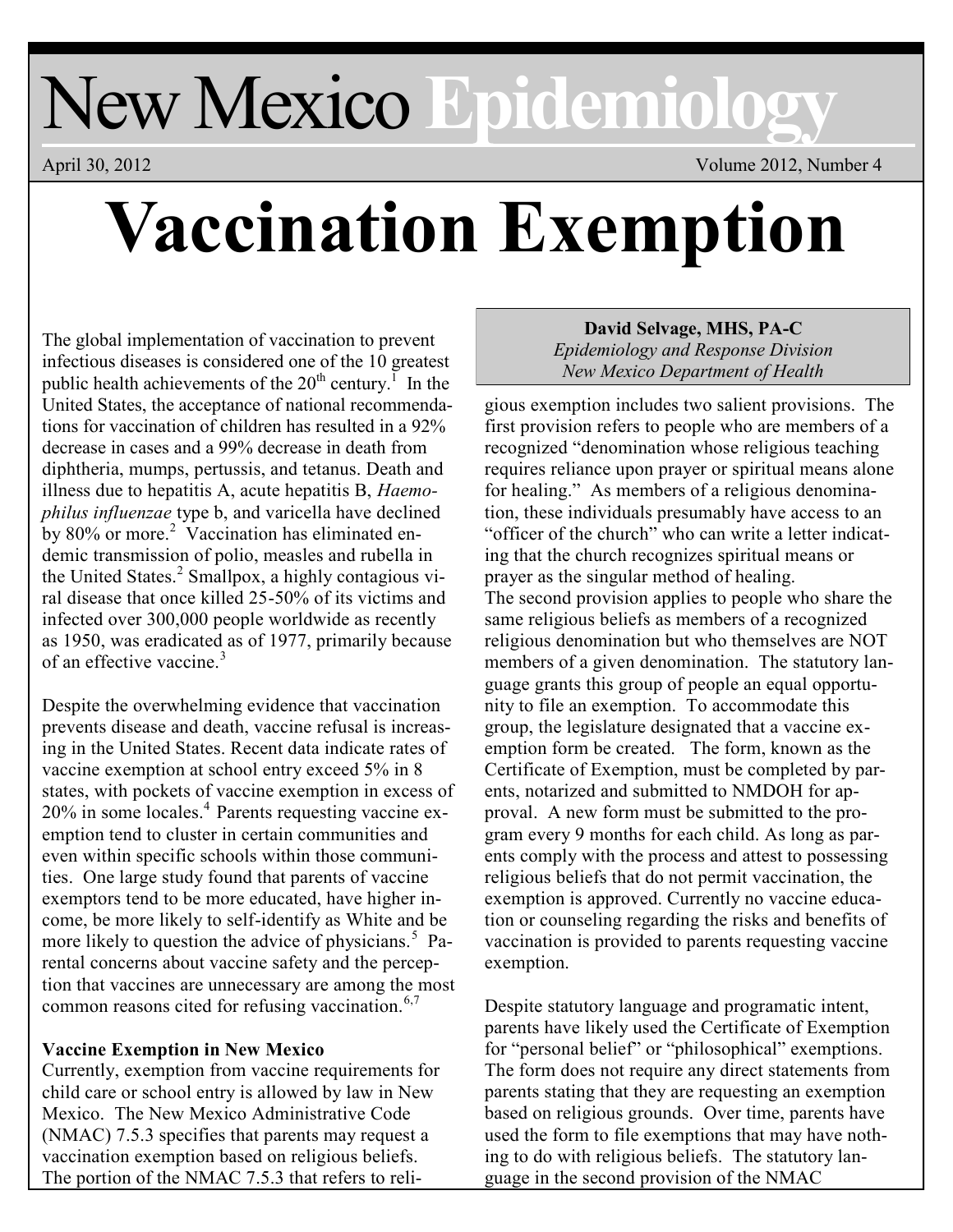("*religious beliefs, held either individually or jointly with other individuals"*) has been interpreted as a "personal belief" exemption, and thus the operative practice has become that all personal belief or philosophical exemptors can use the Certificate of Exemption as their documented request.

#### **Trends and rates in New Mexico**

Vaccine exemption trends in New Mexico reflect the increase in exemptions nationally, though specifically why parents in New Mexico are requesting vaccine exemption more frequently is not known. The total number of vaccine exemptions granted by NMDOH increased from 1,148 in 1999 to 3,372 in 2011, a total increase of 194% (Figure).

Even though the total number of vaccine exemptions has remained relatively low, the rate of exemptions since 1999 has nearly tripled in New Mexico. The Table shows the rate of vaccine exemptions per 1,000 children aged 0-19 for 1999 and the period of 2003 through 2011. Vaccine exemption data for 2000 to 2002 are not available.

One challenge in determining a vaccine exemption rate is determining a reasonable denominator. In this instance, the denominator for calculating the exemption rate for each year corresponds to the total population of children 0-19 in the state of New Mexico. A

denominator that only includes children in school or child care would provide a more accurate rate calculation; however, enrollment totals for private schools and child care in New Mexico are not readily accessible.

Vaccine exemptions are not evenly distributed across New Mexico. Presumably, parents sharing similar religious or personal beliefs prohibiting or opposing vaccination cluster together socially and may be more likely to enroll their children in schools with those who share their beliefs. Two assessments of 44 select schools (public and private) conducted in 2000 and again in 2011 found schools in New Mexico with exemption rates ranging from 0 to >50%. For the schools included in this assessment, the aggregate rate of vaccine exemptions increased 27% from 15/1,000 in 2000 to 19/1,000 in 2011. In both years, the vaccine exemption rates for the 44 schools exceeded the mean state rates, reflecting the fact that some of the schools included in the assessment had unusually high vaccine exemption rates.

It is not known what rate of vaccine exemption contributes to initiating or sustaining outbreaks of vaccine preventable diseases; to a great extent this depends on the communicability of the specific organism. However, data suggest that vaccine exemptors

Figure. Number of vaccine exemptions, 1999 and 2003-2011, New Mexico



2 ■ New Mexico Epidemiology Report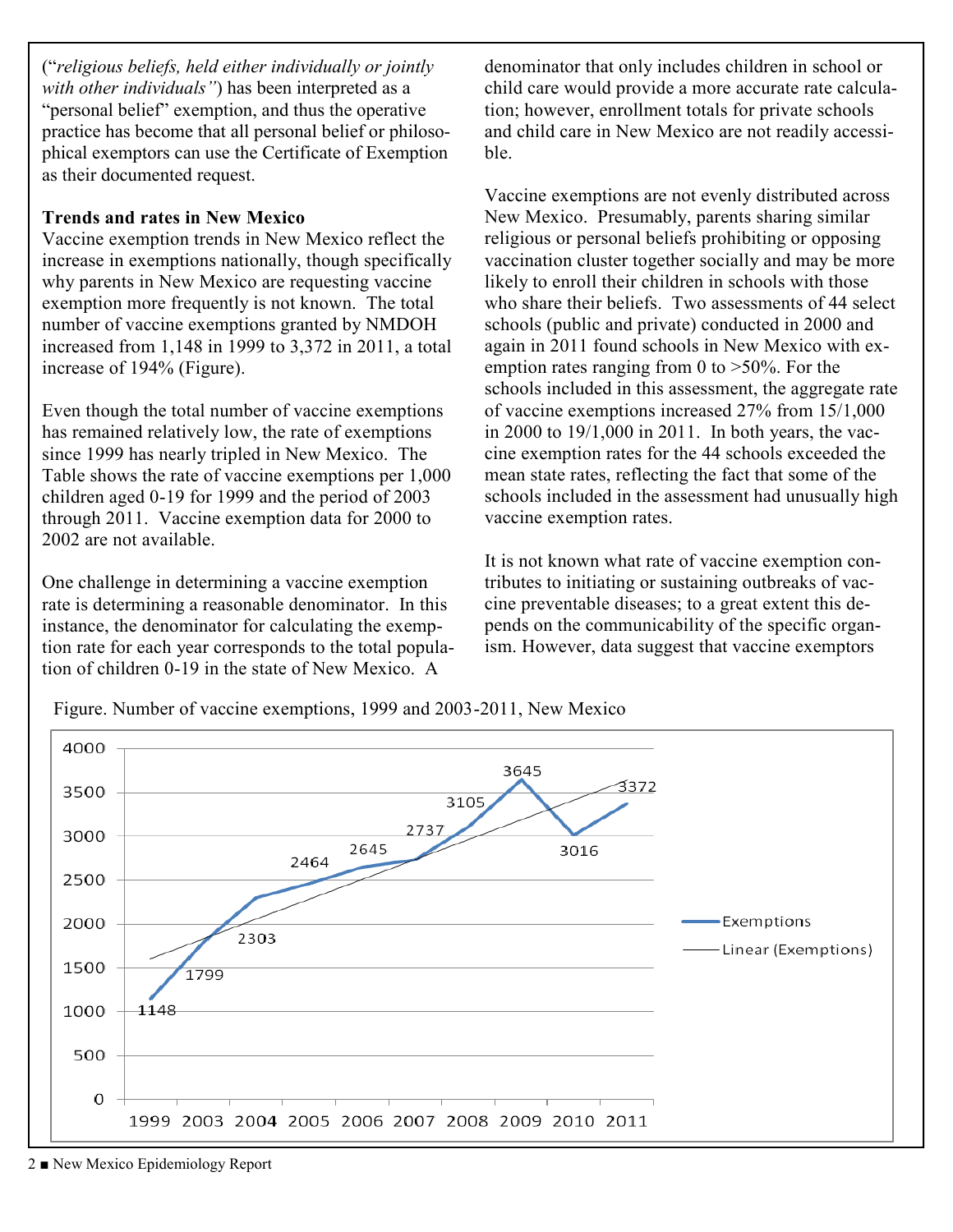and individuals residing in areas with higher vaccine exemption rates for measles and pertussis are at increased risk of contracting these diseases. Feikin, et al, found that exemptors are 22.2 and 5.9 times more likely to acquire measles and pertussis respectively. $8$ A study by Omer, et al, found that people residing in areas with clusters of vaccine exemptors were more likely to be in pertussis clusters. The authors concluded that "geographic pockets of vaccine exemptors pose a risk to the whole community."<sup>9</sup>

A study conducted in New Mexico in 2010 produced similar conclusions. $^{10}$  In this study, confirmed and probable pertussis cases aged < 18 years during 2006 through 2009 and schools reporting vaccine exemptions were geocoded by census tract. A multivariate logistic regression model was constructed to predict whether a tract would be in a pertussis case cluster. After controlling for income level, immigration status, population density, race and ethnicity, the results indicated that children living in an exemption cluster were about 15 times more likely to be in a cluster of pertussis cases (OR: 14.67, 95% CI: 5.06, 42.48). A causal relationship between living in an area with a high rate of vaccine exemptions and risk of contracting pertussis cannot be determined based on these results. However, the inference from this and other studies is increased rates of vaccine exemption in communities contribute to decreased herd immunity and increased risk of disease transmission.

#### **Recommendations**

Annually, vaccines save millions of lives around the world. But vaccines work only if governmental and non-governmental agencies maintain concerted efforts to promote vaccine availability, safety and use. Toward that end, NMDOH recommends that all children and adults receive vaccines on time and at the recommended intervals. For further information about recommended vaccinations for children and adults, go to the NMDOH Immunization Program website  $\omega$  [http://](http://www.immunizenm.org/) [www.immunizenm.org/](http://www.immunizenm.org/) .

In addition, the following are recommended:

- 1. Regulations around vaccine exemption should be reviewed and potentially revised in order to limit vaccine exemptions to the minimum allowed by state law.
- 2. Parents submitting requests for vaccine exemption should receive counseling and education about the risks associated with not vaccinating their children.
- 3. A survey of parents requesting vaccine exemption should be completed to more fully understand the demographics and motivations of this group in New Mexico.

The author acknowledges Michael Ruble, Cynthia Rawn, Kevin Bersell, Jane Cotner and the New Mexico Immunization Program for providing vaccination exemption data and technical assistance for this report.

#### **References**

- 1. Ten Greatest Achievements of Public Health 1990-1999. CDC MMWR April 02, 1999 / 48(12);241-243
- 2. [Sandra W. Roush,](http://jama.ama-assn.org/search?author1=Sandra+W.+Roush&sortspec=date&submit=Submit) MT, MPH; [Trudy V. Murphy,](http://jama.ama-assn.org/search?author1=Trudy+V.+Murphy&sortspec=date&submit=Submit) MD; and the Vaccine-Preventable Disease Table Working Group Historical Comparisons of Morbidity and Mortality for Vaccine-Preventable Diseases in the United States. 2007;298(18):2155 -2163. doi: 10.1001/jama.298.18.2155
- 3. R.N. Basu, Z. Jezek and N.A. Ward; The Eradication of Smallpox from India (WHO/SEARO: New Delhi, 1979), 36.
- 4. More kids skip school shots in 8 states. Associated Press, November 28, 2011, @ [http://news.yahoo.com/ap-impact](http://news.yahoo.com/ap-impact-more-kids-skip-school-shots-8-085128437.html)[more-kids-skip-school-shots-8-085128437.html](http://news.yahoo.com/ap-impact-more-kids-skip-school-shots-8-085128437.html)
- 5. Smith PJ, et al. Children who have received no vaccines: who are they and where do they live? Pediatrics. 2004 Jul;114(1): 187-95.
- 6. [Luthy KE,](http://www.ncbi.nlm.nih.gov/pubmed?term=%22Luthy%20KE%22%5BAuthor%5D) [Beckstrand RL,](http://www.ncbi.nlm.nih.gov/pubmed?term=%22Beckstrand%20RL%22%5BAuthor%5D) [Callister LC.](http://www.ncbi.nlm.nih.gov/pubmed?term=%22Callister%20LC%22%5BAuthor%5D) Parental Hesitation in Immunizing Children in Utah. [Public Health Nurs.](http://www.ncbi.nlm.nih.gov/pubmed/20055965) 2010 Jan-Feb;27(1):25-31.
- 7. Schwartz, JL, Caplan, AL; [Vaccination refusal: ethics, indi](http://www.ncbi.nlm.nih.gov/pubmed/22094142)[vidual rights, and the common good.](http://www.ncbi.nlm.nih.gov/pubmed/22094142) Prim Care. 2011 Dec;38 (4):717-28, ix. Epub 2011 Sep 17.
- 8. Feikin DR, et al. Individual and community risks of measles and pertussis associated with personal exemptions to immunization. JAMA 2000 Dec 27;284(24):3145-50.
- 9. Omer SB, et al. Geographic clustering of nonmedical exemptions to school immunization requirements and associations with geographic clustering to pertussis. Am J Epidemiology 2008 Dec 15;168(12):1389-96.
- 10. Clippard, J. Clustering of pertussis cases around immunization exemption clusters in New Mexico. Thesis for Master of Public Health degree, Emory University School of Public Health, 2010.